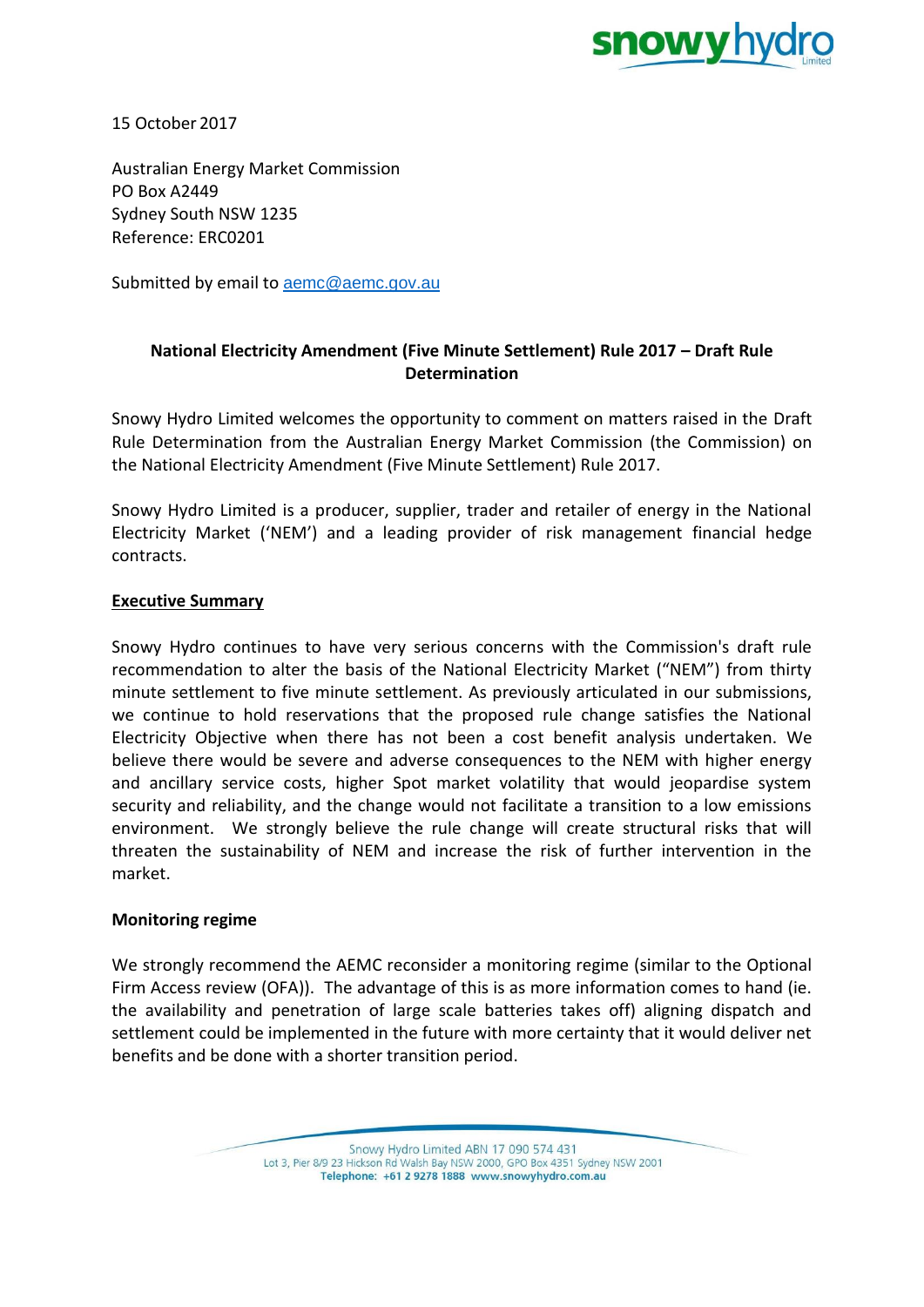### **Longer transition is required**

The AEMC has offered up to 3 years and 7 months as the transition period for implementing 5 minute settlement. Snowy Hydro has suggested 8 years transition. This was derived from the average of 3 years (liquid OTC period) and 13 years (Power Purchase Agreement for Renewable Energy target end of 2030) ie. (3+13)/2.

A longer transition period is recognition that the benefits of the 5 minute settlement are ambiguous when weighed up against the costs which are tangible and real.

If the AEMC remains committed to its Draft Determination to ratify the Rule, Snowy Hydro is concerned that the proposed three year and seven month transition period is the shortest time "possible to enable market participants and AEMO to manage the significant implementation issues<sup>1</sup>".

There is significant ambiguity in how the metering aspects will work in practice. Many of the practical metering risks that has manifested in the Power of Choice process are also applicable in the 5 minute settlement implementation process. Hence the implementation date of 1 July 2021 is predicated on AEMO locking down all of the necessary procedures in the Power of Choice process by 1 Dec 2020. Therefore the 3 year 7 month transition effectively becomes a 6 months transition with no leeway to manage any unexpected difficulties.

As a minimum Snowy Hydro advocates for a 1 July 2022 implementation date which would allow Market Participants and AEMO an additional 12 months to implement this major change to the NEM.

 1 AEMC, Five Minute Settlement) Rule 2017, Draft Determination, page vi.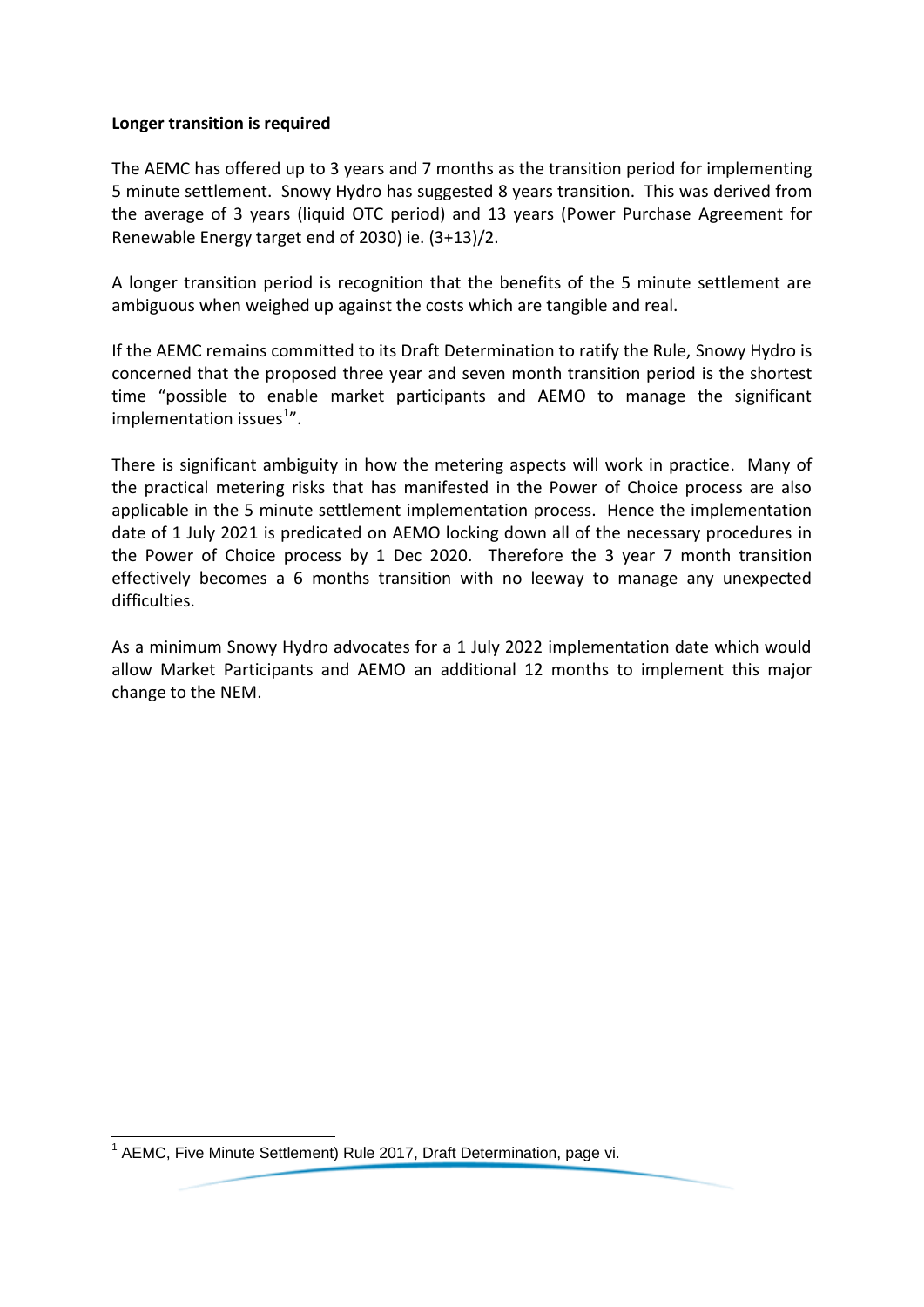## **Impact on Cap Contracts**

The capacity factors of generation plant can be used a proxy of when generators are on-line. A capacity factor of 100% means the generator was on-line all the time. A capacity factor of 50% means for a calendar year the generator was on for 4380 hours (calendar year has notionally 8760 hours). Table 1 shows the capacity factors of Snowy Hydro's peaking generators.

| <b>Station</b>      | Capacity Factor (%) |
|---------------------|---------------------|
| Angaston            | 1                   |
| Colongra            | 0.2                 |
| Laverton North      | 6.7                 |
| Lonsdale            | 1.2                 |
| Stanvac             | 1.2                 |
| <b>Valley Power</b> | 0.2                 |
| Guthega             | 12.5                |
| Murray              | 14.5                |
| Tumut 3             | 2.9                 |
| Upper Tumut         | 19                  |

Table 1: Capacity factors of Snowy Hydro generation plant, 2017 year to 4 October.

The capacity factors for Snowy Hydro's peaking gas and diesel generators are very low and generally below 7% for all stations. The capacity factors for Snowy Hydro's hydro generation vary from 3 to 19%.

Three independent consultant reports have derived very different impact on the Cap contracts under 5 minute settlement as shown in the table 2 below.

| Consultant      | Commissioned By | Cap Contract Reduction (MW) |
|-----------------|-----------------|-----------------------------|
| Energy Edge     | AEMC            | 625                         |
| Marsden Jacob   | Snowy Hydro     | 4200                        |
| Seed Consulting | <b>AEC</b>      | 2500                        |
|                 | Average:        | 2441                        |

Table 2: Consultant reports showing the impact of 5 minute settlement on Cap contracts.

From the following factors:

- Historical capacity factor data showing peaking generators are not on-line all the time (Table 1) and
- The available analysis to date has shown that price spikes are difficult to predict.

Snowy Hydro asserts the impact on Cap contracts from 5 minute settlement would be skewed more towards the greater impact figures concluded in Table 2 from the Marsden Jacob and Seed Consulting reports. The impact on the availability of Cap contracts would be in the vicinity of 2500 to 4200 MW. A reduction in this volume of Cap contracts would have a detrimental impact on both wholesale and retail market competition.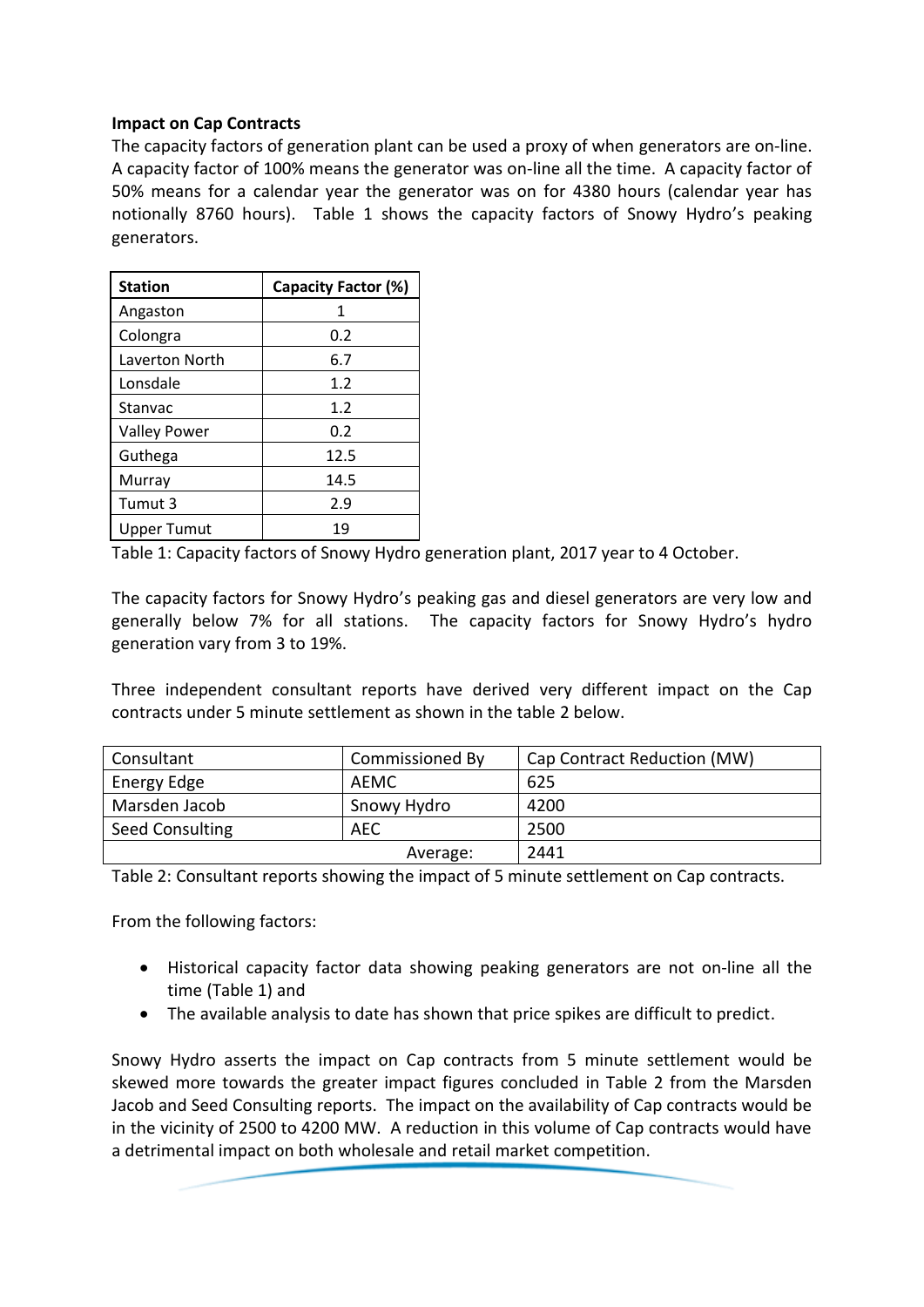#### **Implementation**

Snowy Hydro believes the Commission need to work through certain issues if they are to proceed with the rule change. The Commission needs to understand the risks for consumers in terms of cost, reliability and system security and that reforms for scheduling the dispatch of aggregated battery storage are in place before implementing the rule change within a suitable transition period of 5 years. A 5 year transition period will provide time for these issues to be further addressed and resolved.

Snowy Hydro is concerned about the proposed three year and seven month transition period following the Commission's note that the rule change will lead to "*changes to risk management policies and physical infrastructure and may require multiple years to implement*." If the implementation period cannot be extended to 5 years, which would minimise the risk of a proper assessment, then the Commission should not consider any shorter period as the AEMC has stated that a transition period of three years and seven months is the shortest time *"possible to enable market participants and AEMO to manage the significant implementation issues*" 2

### **Implementation costs**

Snowy Hydro supports the Commission acknowledgement that there "*will be large costs incurred in relation to the changes required to financial contracts, metering and IT systems*  to implement five minute settlement<sup>"3</sup>. However we are extremely concerned that the Commission believe the estimated costs are small when compared to the annual NEM transactions and investment costs required in the NEM. The Draft Determination proceeds to note that the \$250 million estimate of implementation costs by Russ Skelton & Associates if taken at face value does not equate to the increase on "*business as usual*" of making the rule. According to the Commission *"some expenditure will happen irrespective of the rule change because systems are routinely updated and replaced*" 4 .

The Commission has failed to appropriately consider the costs of the rule change while continuing to assess the benefits of 5 minute settlement premised on theoretical benefits from an alignment of dispatch and settlement periods. Marsden Jacob Associates (Marsden Jacob) concluded in their report for Snowy Hydro that the likely impacts of 5 minute settlement in various electricity markets (e.g. spot, ancillary services and the market for caps) (see Table 3), as well as the level of liquidity in the Caps market will have significant cost and revenue impacts. The Commission has failed to consider the operational processes of participants in the forward contract market.

<sup>-</sup><sup>2</sup> AEMC, Five Minute Settlement) Rule 2017, Draft Determination, pp17

 $3$  Ibid, pp16

 $<sup>4</sup>$  ibid, pp123</sup>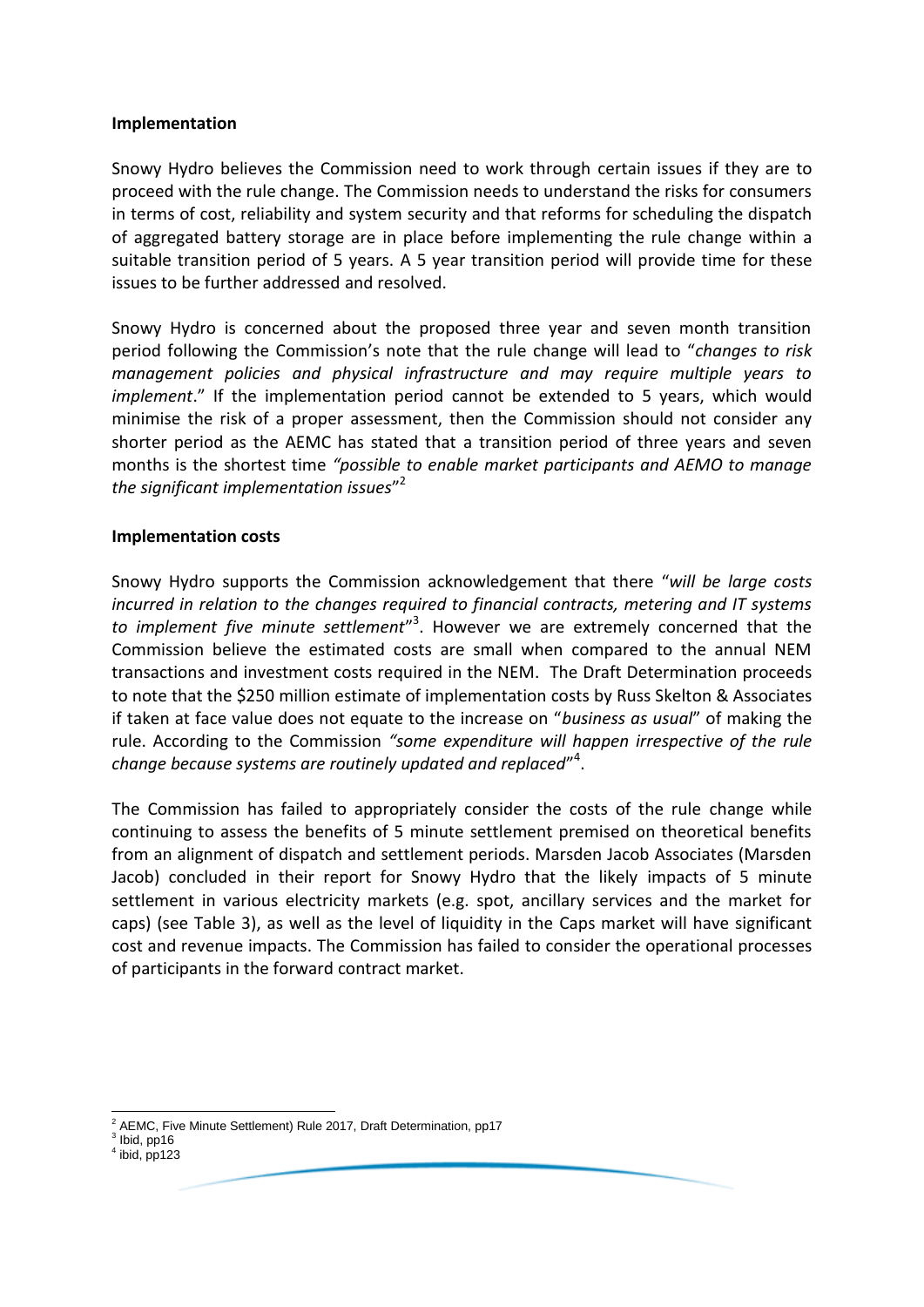| <b>Component</b>                                               | <b>Change</b>                             |
|----------------------------------------------------------------|-------------------------------------------|
| Implementation Costs (e.g. IT<br>systems, re-contracting etc.) | Increase of \$250 M                       |
| Caps Offered                                                   | Reduction of at least 4,000 MW            |
| <b>Cap Premiums</b>                                            | Increase of at least \$130 M per<br>annum |
| Out of Merit Dispatch Costs                                    | Increase of \$60 M per annum              |
| <b>Frequency Control Ancillary</b><br><b>Service Costs</b>     | Increase of \$15M to \$30M per<br>annum   |

Table 3: Estimates of the Impact of 5 minute settlement<sup>5</sup>

A conservative net present value analysis of the costs imposed by 5 minute settlement would yield total costs in excess of \$1.5 billion dollars.

The Commission has not properly assessed the impact of the rule change through an economic (cost-benefit analysis). Rather the Commission has compared the costs to the ongoing NEM transactions and the expected medium term generation investment that is required in the NEM over the medium term and noted that the operation an investment changes will be minimal. Snowy Hydro does not believe that the Commission has properly assessed the costs and benefits.

## **Cold Start strategy**

The Draft Determination dismisses the "cold start" strategy suggested by Snowy Hydro and Marsden Jacobs. The Commission rejects the strategy assumption that price spikes are unexpected.

This is contradictory to the Commission's research in the same paper which took five and a half years' worth of data from for the NEM states and analysed the conditions present when the dispatch price was above \$1,000/MWh. According to the Draft Determination price spikes in South Australia appear *"to be more unpredictable using these metrics, which may be due to the relatively high penetration of wind and solar generation, as well as interconnector limits and outages*."<sup>6</sup> The Draft Determination then acknowledges that "*regional factors have contributed to historical price outcomes"* and *"also sees the potential for the conditions to South Australia (e.g. high penetrations of wind and solar generators, retirements of thermal generators) to be replicated in other regions to varying degrees.<sup>7</sup> "*  This highlights that prices are likely to be unexpected especially in South Australia which

-

Marsden Jacob Associates, 2017, "Impact of 5-Minute Energy Settlement", Report prepared by Snowy Hydro <sup>6</sup> ibid, pp60

 $<sup>7</sup>$  ibid, pp34</sup>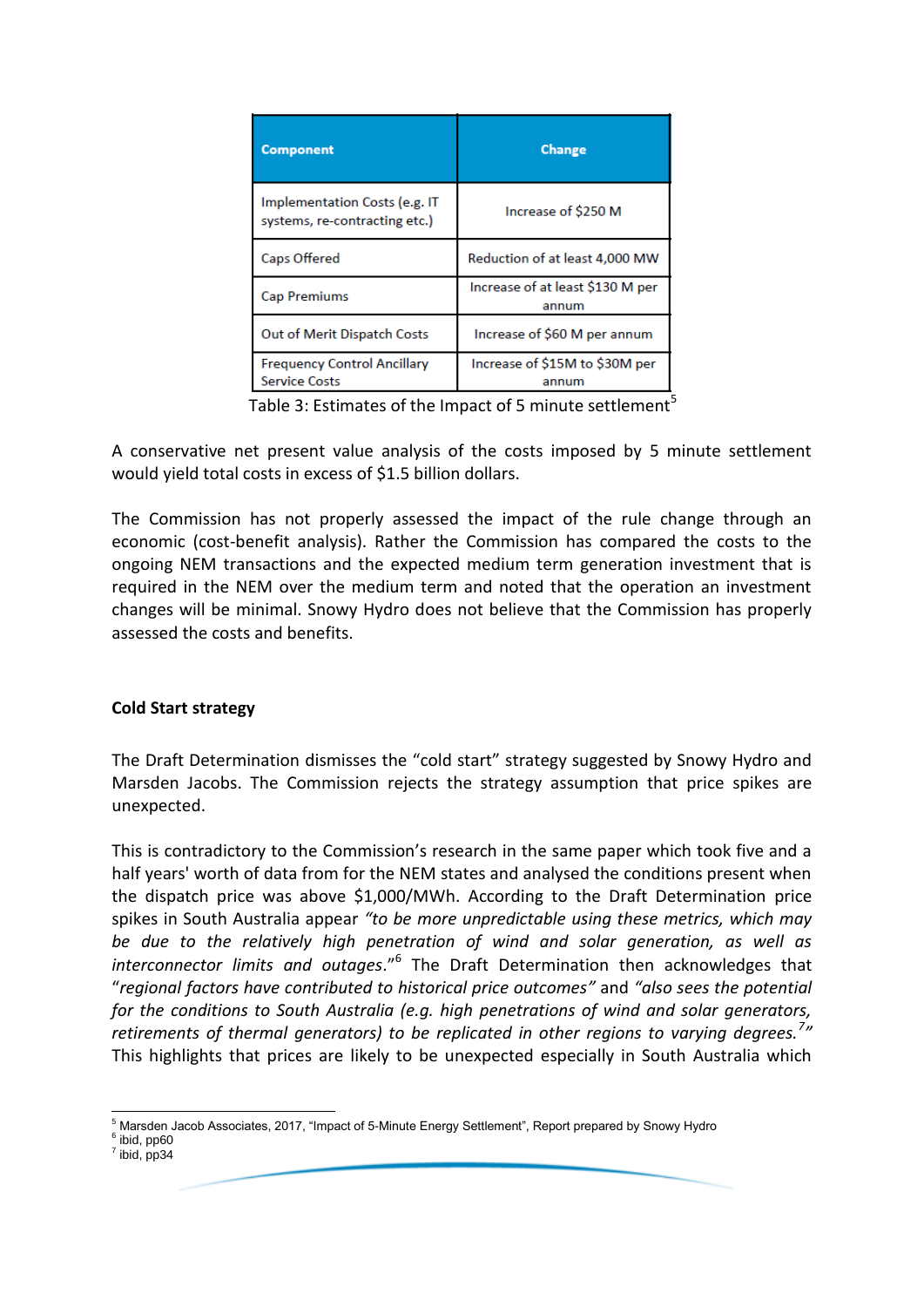could flow on to numerous other NEM states as each state transitions to more renewables and intermittent generation.

The historical research undertaken by Energy Edge (commissioned by the AEMC) showed that in the period January 2015 to March 2017 single dispatch interval price above \$300 or \$1,000 were uncommon. Following the end of March 2017 the Hazelwood Power station closed following a series of baseload power station closures over time. With less firm capacity available from March it remains uncertain whether the market price cap events will increase. Given this information, Snowy Hydro believes that price spikes are likely to be unexpected.

The Draft Determination proceeds to addresses further shortcomings of the 'cold start' assumption. The Energy Edge report notes that "*peaking generators are often already operating at a high level of output at the start of these intervals and are unlikely to be offline*. 8 " This statement is clearly false for peaking and energy limited hydro generators as shown by the capacity factors of Snowy Hydro's generation plant in Table 4.

| <b>Station</b>      | Capacity Factor (%) |
|---------------------|---------------------|
| Angaston            | 1                   |
| Colongra            | 0.2                 |
| Laverton North      | 6.7                 |
| Lonsdale            | 1.2                 |
| Stanvac             | 1.2                 |
| <b>Valley Power</b> | 0.2                 |
| Guthega             | 12.5                |
| Murray              | 14.5                |
| Tumut 3             | 2.9                 |
| <b>Upper Tumut</b>  | 19                  |

Table 4: Capacity factors of Snowy Hydro generation plant, 2017 year to 4 October.

The AEMC analysis does not consider the likely behaviour of peaking generators in seeking to turn off once peaks have passed and prices have subdued, in the interests of conserving fuel and maintaining investor returns. Snowy Hydro therefore supports the claim that peaking generators will withdraw offering Cap contracts from the market. The reduction in Cap contracts available in the market post 5 minute settlement is likely to be in the vicinity of 2500 to 4200 MW. A reduction in this volume of Cap contracts would have a detrimental impact on both wholesale and retail market competition.

<sup>-</sup><sup>8</sup> Australian Energy Market Commission, "Five Minute Settlement", Draft Determination, 5 September 2017, Sydney, pp63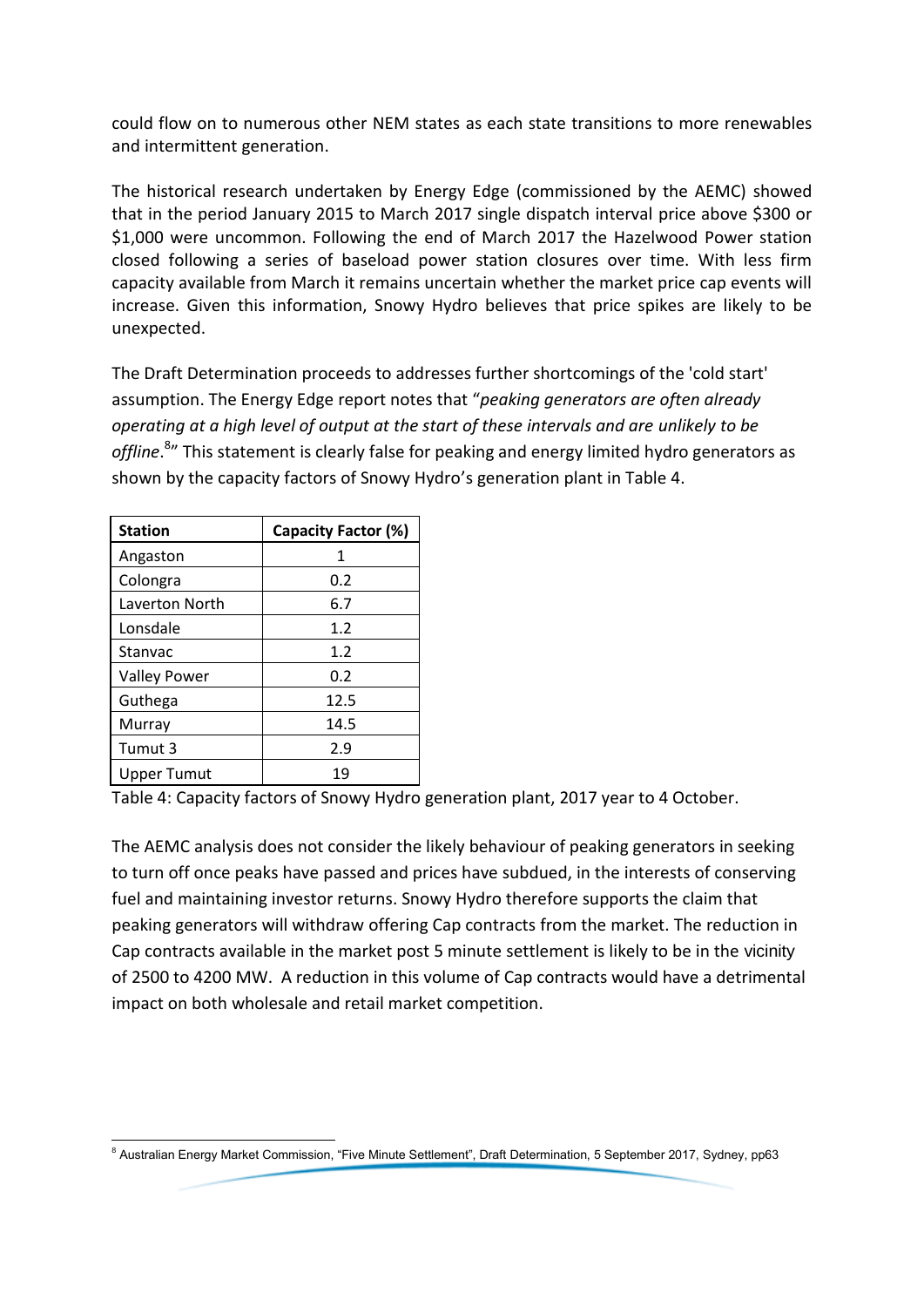### **Reduce power system security**

Snowy Hydro continues to support the view that a change to five-minute settlement would make it more difficult for peaking gas turbine generators to defend a Cap contract. This could impact competition in the retail market and ultimately to higher prices for consumers. We support the Commission's acknowledgement that there are "*potentially risks to the contract market associated with moving to five minute settlement*" 9 although they do not go far enough in understanding the impact of the rule change will have on the market.

According to the Commission it "*needs to be recognised that a degree of uncertainty is an inevitable consequence of participating in a competitive market such as the NEM wholesale energy market*" <sup>10</sup>. Under the current circumstance across the NEM, with the significant focus on ensuring the ongoing security and reliability of electricity supplies at low cost to consumers, it is not a valid argument by the Commission.

The increased risk for peaking generators offering Cap contracts may inevitably need to inadequate commercial and predictable returns for operating in the NEM. This rule change may lead to premature exit from the market of synchronous peaking generators. Introducing a market change that could cause such a dramatic deterioration in the security and reliability of the power system is not appropriate.

#### **Fifteen minute settlement**

In previous submissions Snowy Hydro articulated that the alignment of 15 minute settlement is likely to be more preferable to five minute settlement as it would have less adverse consequences due to the physical characteristics of the existing generation mix. In response the Commission has poorly assessed the 15 minute settlement proposal noting that the option would be an indirect form of risk management.

The alignment of dispatch and settlement cycle has continued to be limited to 5 minute settlement dispatch and the Commission has not provided serious consideration to the net benefits that should be given to 15 minute dispatch and 15 minute settlement.

The Draft Determination notes that the "*alignment at 15 minutes would also include more substantial changes to IT systems as it would require wholesale change to settlement, dispatch and the ancillary service markets*" <sup>11</sup>. Snowy Hydro however supports that it would have less adverse consequences due to the physical characteristics of the existing generation mix and is unclear how the Commission has assumed that there will be more substantial changes to IT systems when a proper analysis has not been undertaken.

\_\_\_\_\_\_\_\_\_\_\_\_\_<br><sup>9</sup> ibid, ppiii

<sup>10</sup> Australian Energy Market Commission, "Five Minute Settlement", Draft Determination, 5 September 2017, Sydney, pp79

<sup>11</sup> Australian Energy Market Commission, "Five Minute Settlement", Draft Determination, 5 September 2017, Sydney, pp144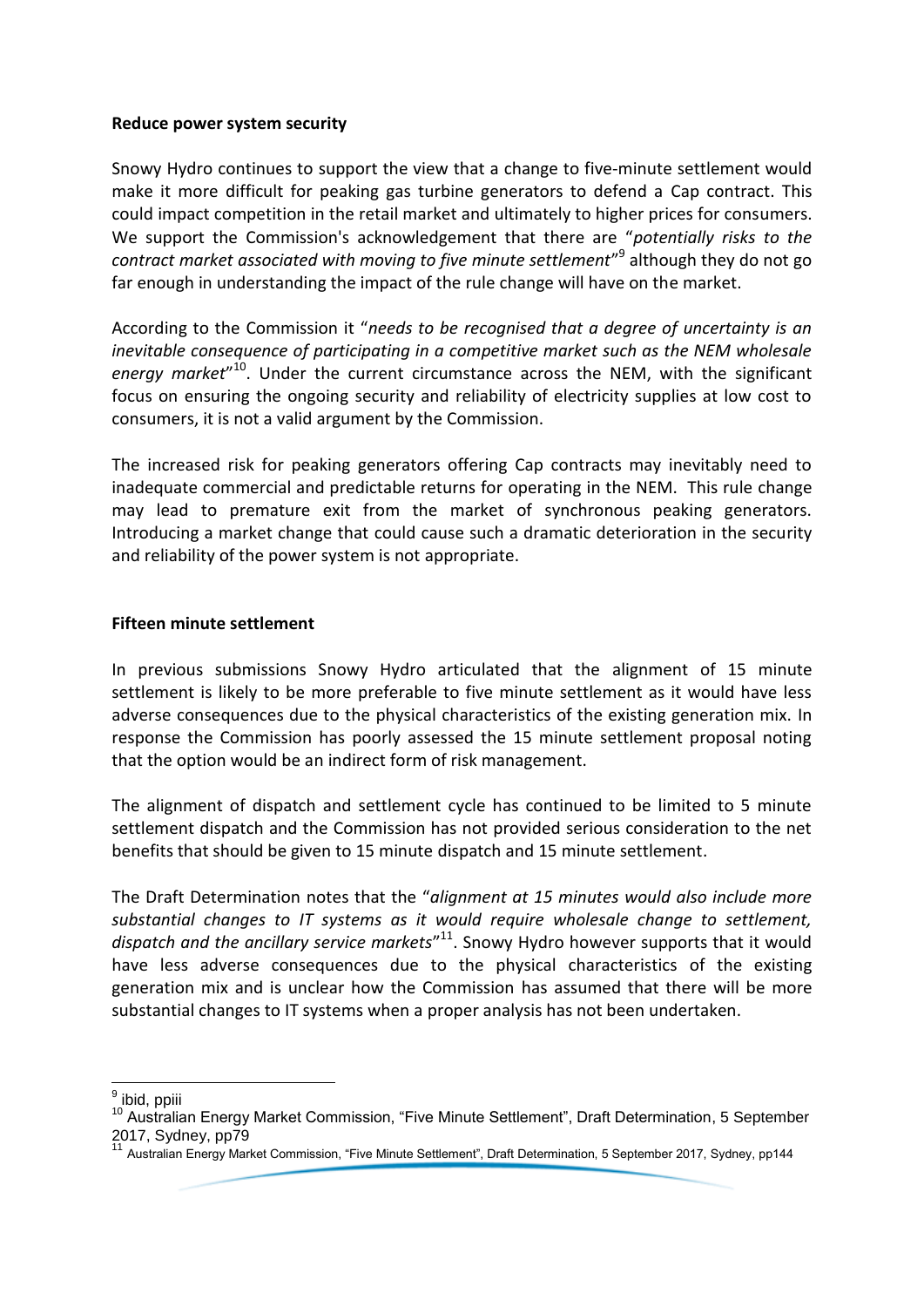### **Effect of batteries on system security**

In our earlier submission we provided an example involving a 1,000 MW battery gaming the dispatch process. The example refers to charging in the last minute of a 5 minute period where the battery inflates the demand used to calculate the spot price, benefiting the battery provider and having cost implications for FCAS services and severe consequences for the reliability and system security of the power system.

The Commission acknowledges the challenges that need to be resolved to fully and effectively integrate fast response energy storage noting AEMO's generation exemption guideline together with processes to increase visibility of small scale batteries. Snowy Hydro is supportive of the Commission's response although is concerned that there has clearly been an absence of a considered analysis to understand the material impact of batteries. A proper examination of the complementary reforms that would support market efficiency, in particular scheduled rule changes, which would effectively integrate fast response energy storage into the NEM has not been properly undertaken.

Larger or aggregated battery storage providers will continue to operate in a non-scheduled basis, coming in and out of the Spot market without informing scheduled generators of their intent to either discharge or charge. If this behaviour is not managed we believe it will create increased costs, volatility and risks for all Market Participants and consumers. The adverse higher cost implications for Frequency Control Ancillary Services may have severe consequences for the reliability and security of the power system.

The Commission proceeds to suggest that "*battery projects such as the South Australian*  Government-Tesla project promise to reduce issues related to system security"<sup>12</sup>. Snowy Hydro believes care must be taken in assuming the battery project will reduce system security issue in South Australia considering it is a relatively small part of relatively small market like South Australia. One hundred megawatts (MW) can perform a useful role to manage system security under some specific conditions of low time duration (ie. up to an hours duration) although analysis has been necessarily brief and indicates that the proposed battery for South Australia has limitations in both its output and its capacity.

<sup>-</sup><sup>12</sup> Australian Energy Market Commission, "Five Minute Settlement", Draft Determination, 5 September 2017, Sydney, pp79